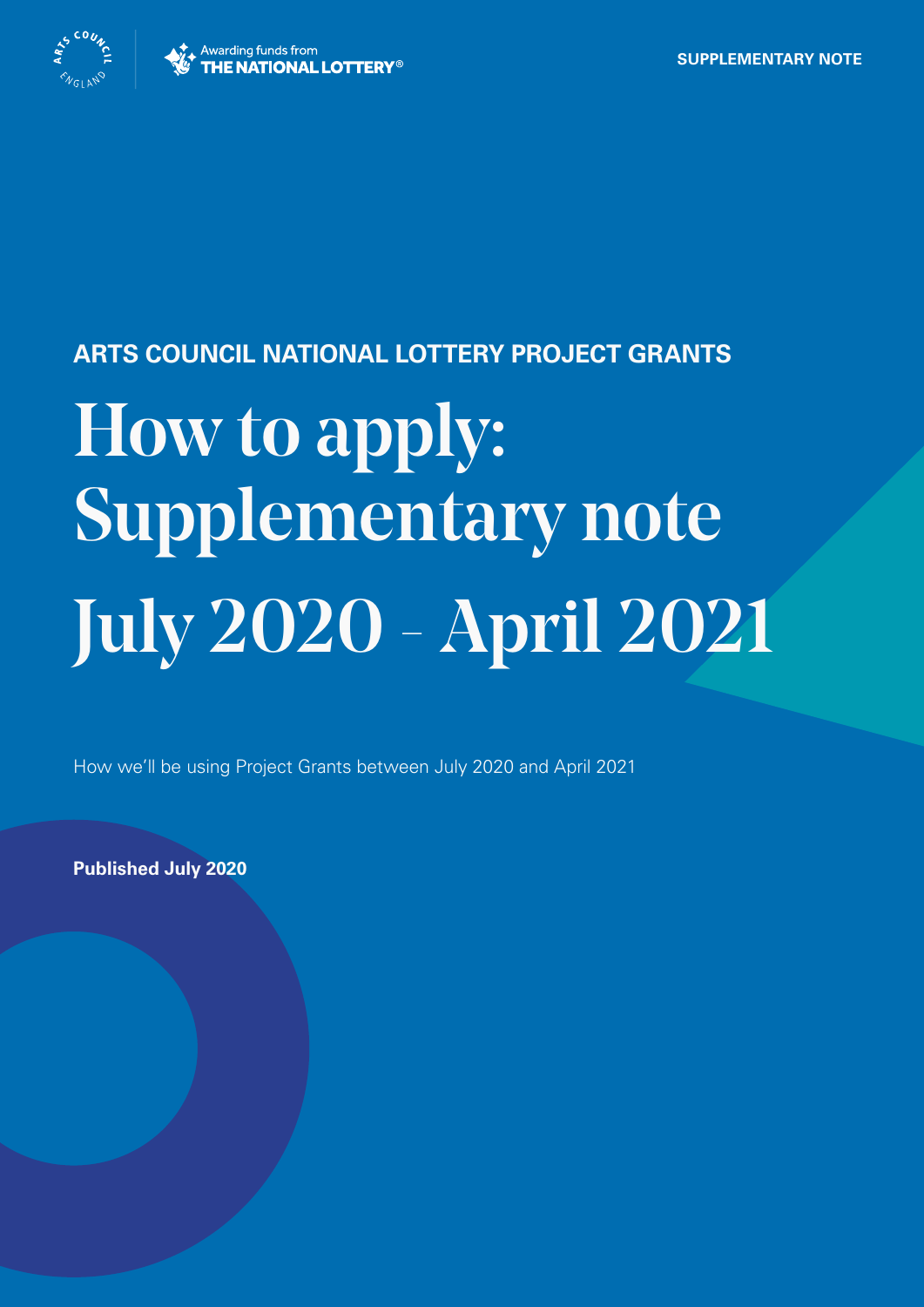

This supplementary note relates to Arts Council National Lottery Project Grants. See [our website](http://www.artscouncil.org.uk/projectgrants) for more information about Project Grants.

In this sheet, we will talk about the following.

| How we'll use National Lottery Project Grants during July 2020 - April 2021<br>Applying to National Lottery Project Grants in this period | 3              |
|-------------------------------------------------------------------------------------------------------------------------------------------|----------------|
|                                                                                                                                           | 3              |
| Individuals and National Lottery Project Grants                                                                                           | 4              |
| Demand                                                                                                                                    | 4              |
| The application form and criteria                                                                                                         | 5              |
| Public engagement                                                                                                                         | 5              |
| Management                                                                                                                                | 5              |
| Finance: Match funding                                                                                                                    | 6              |
| <b>Updates to Project Grants</b>                                                                                                          | 6              |
| <b>Timelines</b>                                                                                                                          | 7              |
| <b>Further changes to the programme</b>                                                                                                   | $\overline{7}$ |
| <b>FAQs</b>                                                                                                                               | 7              |
| <b>Contact us</b>                                                                                                                         | 7              |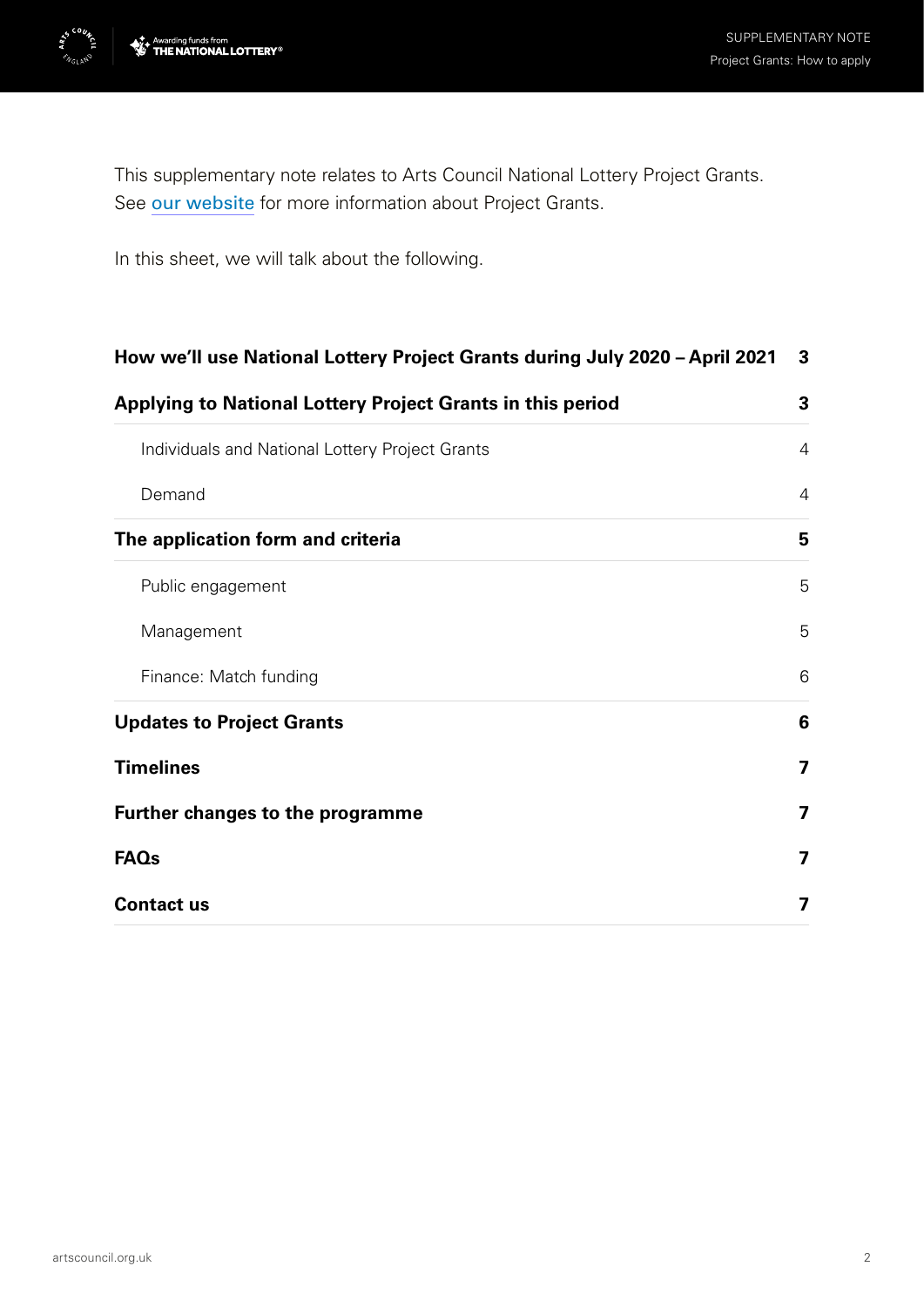<span id="page-2-0"></span>

This note supplements our main [How to apply](https://www.artscouncil.org.uk/howtoapply) guidance, which has stayed largely the same as it was before we suspended the programme in March 2020. It sets out how we will be responding to the COVID-19 period, and is a formal part of the programme guidance until April 2021.

#### **All potential applicants should read both this note and the How to Apply guidance before applying.**

All strands of Project Grants are reopening, including up to and over £15,000, National Activities, Touring Extensions, and Supporting Grassroots Live Music.

## Applying to National Lottery Project Grants in this period

We wanted Project Grants to be available as quickly as possible to support individuals and organisations to get activities up and running again, and to help people take their first steps in getting re-engaged with culture and creativity.

**We understand that the context applicants to Project Grants will be working in is very different in the post COVID-19 world. We will be taking the current context into consideration when we make our decisions, and we expect that the type of applications we receive will reflect the changed circumstances.**

Project Grants is already able to support a really broad range of types of activity. We can support projects that directly create and deliver creative and cultural activity and content for audiences, visitors and digital users, and also those that have a longer term impact on strengthening the sector, such as organisational development, research and development and sector support. We will continue to support a wide range of different applications, from organisations and from individuals.

We know that we will receive a high number of applications, and we will need to prioritise where our investment can make a significant difference at the moment.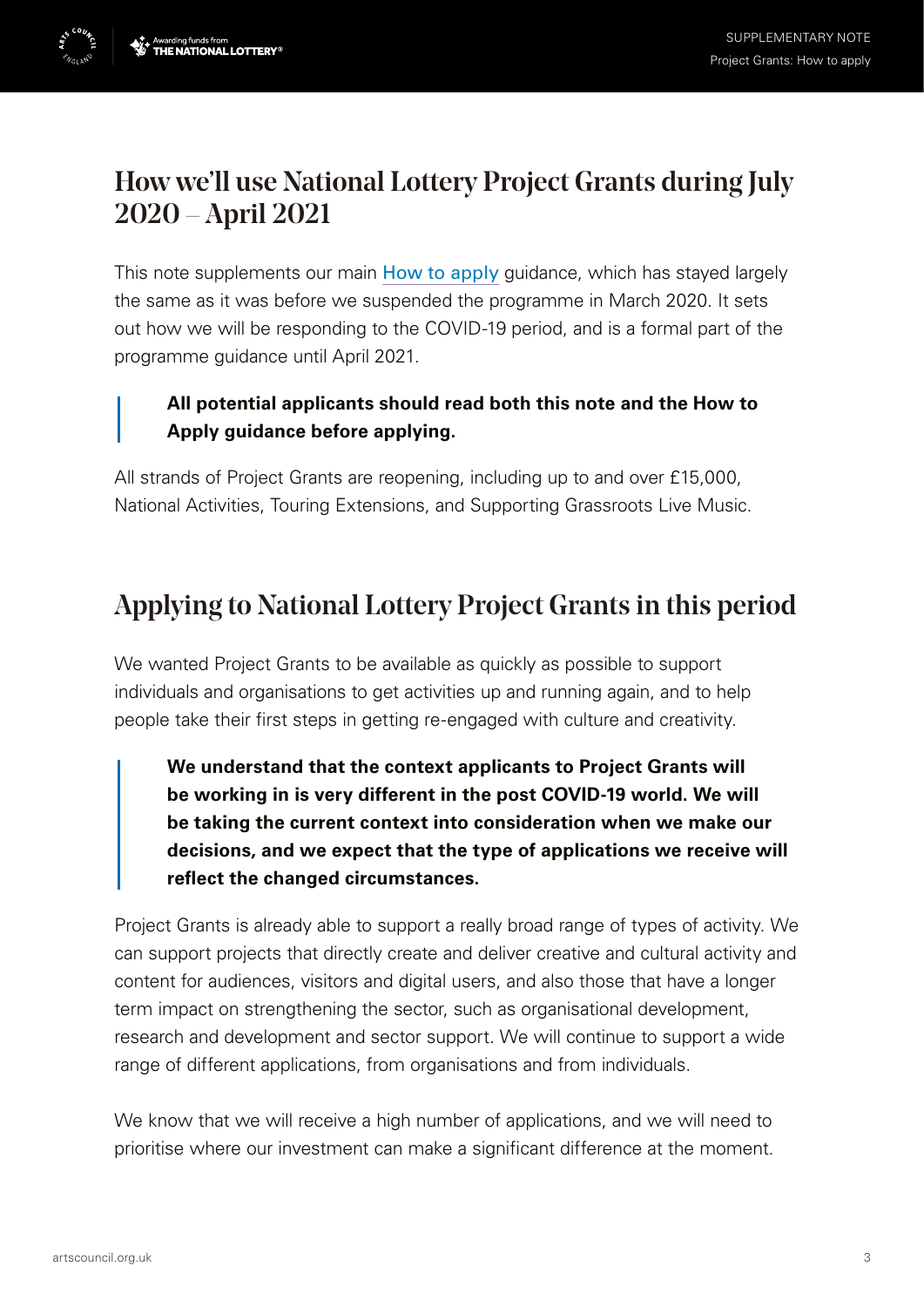<span id="page-3-0"></span>

Because of the circumstances during this COVID-19 period, we will be particularly keen to support:

- applications from individual creative practitioners (including time to think and plan)
- research and development activity
- organisational development activity
- live activity that can be safely delivered within this period (rather than activity with a start date far in the future)
- activity that closely aligns with our [Equality Objectives](https://www.artscouncil.org.uk/equality-objectives)

#### Individuals and National Lottery Project Grants

We want to make sure that individual applicants are well supported through Project Grants, particularly while other programmes for individuals like Developing your Creative Practice are not available. As we make decisions we will be making sure that the success rate for individual applicants is at least the same as it is for organisations.

In order to support individuals to apply for Project Grants we are currently exploring how we might be able to best use our resources for advice giving - focusing in particular on those who are represented in our Equality Objectives.

## Demand

We know we will receive a high number of applications to Project Grants as the programme has been closed for some months. Please choose when to make your application carefully. Don't rush to submit an application before you are ready, and make sure you have thought through the best way to shape your activity and how you are going to manage it. We will carefully manage our budget across the rest of the financial year to ensure there are funds available.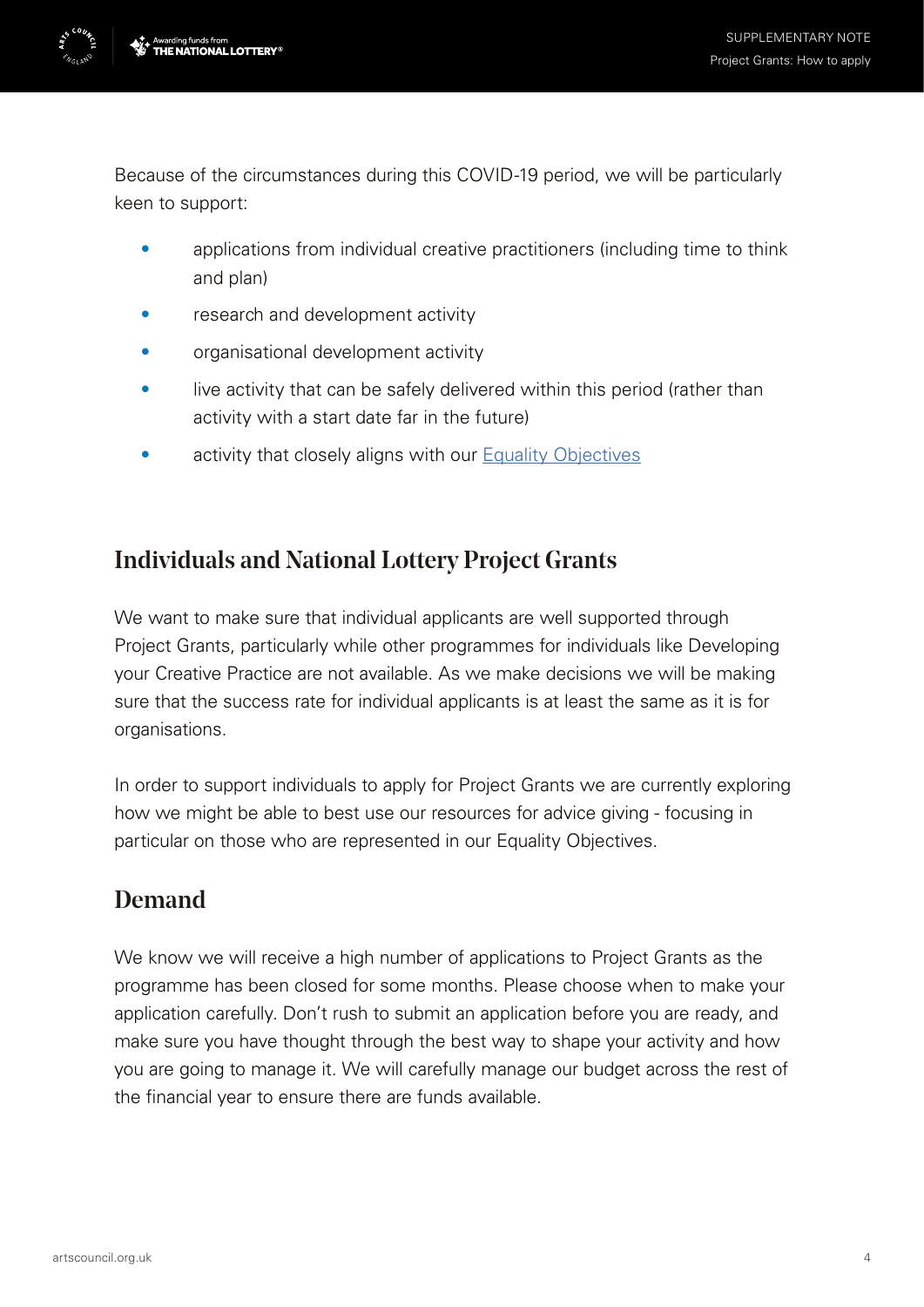## <span id="page-4-0"></span>The application form and criteria

#### **The four criteria are: Quality, Public engagement, Finance and Management**

The criteria for the programme remain the same, but the information you need to provide to answer the questions in the application form might feel a bit different during this period.

**When we assess and make decisions, we'll approach your answers with as much flexibility and openness as we can, and a keen sense of the challenges everyone will be facing at the moment. It's still important that we ask these questions to help us determine what we will fund.**

#### Public engagement

We know that public engagement, for example, is likely to involve smaller numbers of people for live activities at the moment, and/or a focus on engaging people through digital means. Public engagement might happen as part of the project, or it might happen in the longer term, beyond the boundaries of your project.

If you're undertaking organisational development or focusing on research and development, you might use this section to tell us how the work you're proposing will mean you are better able to engage people with your work in the future. We understand that good public engagement will look different – it's important that we find out about all the different ways the work we support through Project Grants in this period will reach people.

### Management

Managing an activity effectively and safely in this period means that applicants will need to take some new and different things into account. If an activity involves working with the public, you will need to have a plan in place to do this as safely as possible and manage risks effectively. You'll need to use your answers in this section to tell us how you can feasibly deliver the project you're proposing, and what you've done to make sure it is safely delivered. You'll need to think about contingency plans if the situation changes.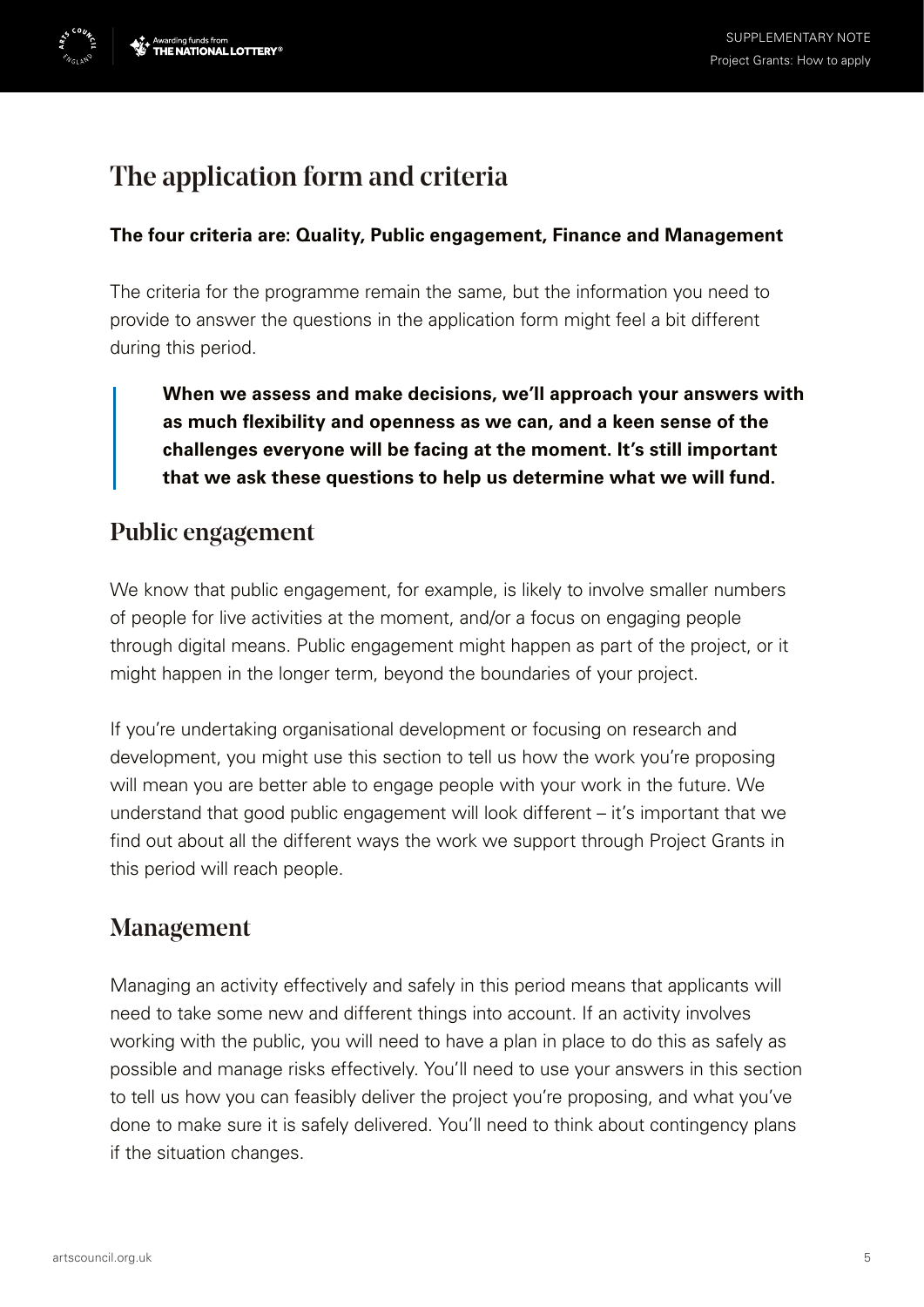<span id="page-5-0"></span>

We'll ask everyone who is offered a grant in this period to confirm that they have an appropriate risk management plan in place and that they are able to follow all current UK Government guidance on COVID-19. Our [Terms and Conditions](https://www.artscouncil.org.uk/funding/standard-conditions-grants#section-1) set out grantholders' responsibilities around adhering to UK Government guidance.

## Finance: Match funding

We know that for most artists, creatives and organisations the current situation will make finding additional financial support extremely challenging. We have removed the requirement for a minimum 10 per cent match funding during this period. If you don't have match funding, or you have less than 10 per cent, you will still be able to submit your application. If you do have some match funding (cash, in kind or a mix of both), do still tell us about it in your project budget. When we make decisions, we'll take the difficulty of securing other funding at the moment into account.

We can only support project-related costs through Project Grants. We are not able to fund costs that have already occurred (retrospective funding) or losses (debt mitigation).

## Updates to Project Grants

We've made some updates to Project Grants, which were already due to launch before the programme was suspended.

The main change is that public library applicants can now apply to Project Grants for activity that delivers against the four Universal Library Offers. This change is covered in the [Project Grants and Libraries](https://www.artscouncil.org.uk/arts-council-national-lottery-project-grants/all-information-sheets?search_api_views_fulltext=&f%5B0%5D=field_areas_of_work_tags%3A915) information sheet and the [How to Apply](https://www.artscouncil.org.uk/howtoapply) guidance.

There are also some small changes to what type of museums can apply for museum and collections activity. These changes are covered in the Project Grants and [Museums](https://www.artscouncil.org.uk/arts-council-national-lottery-project-grants/all-information-sheets?f%5B0%5D=field_areas_of_work_tags%3A918) information sheet and the [How to Apply](https://www.artscouncil.org.uk/howtoapply) guidance.